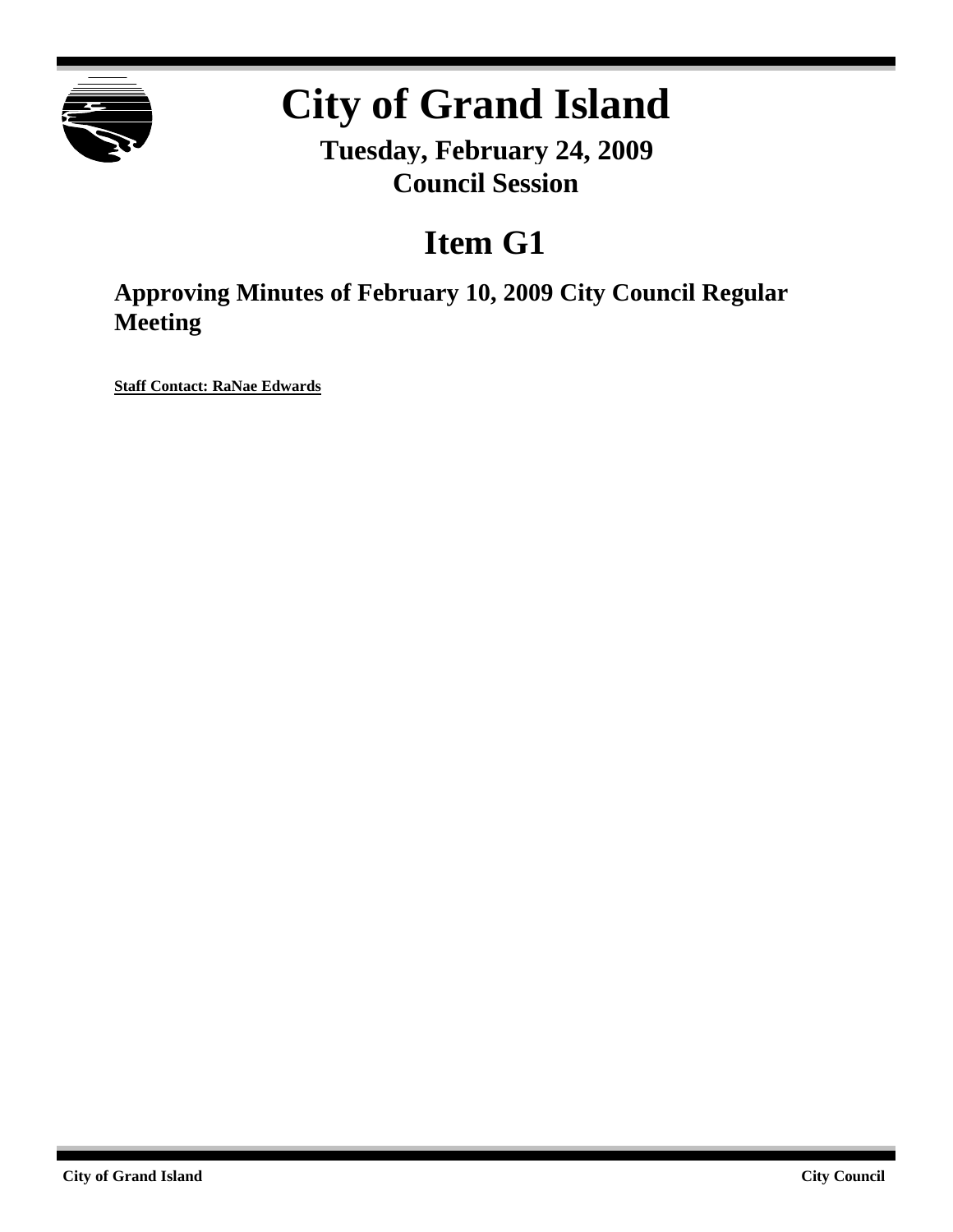#### CITY OF GRAND ISLAND, NEBRASKA

#### MINUTES OF CITY COUNCIL REGULAR MEETING February 10, 2009

Pursuant to due call and notice thereof, a Regular Meeting of the City Council of the City of Grand Island, Nebraska was conducted in the Council Chambers of City Hall, 100 East First Street, on February 10, 2009. Notice of the meeting was given in *The Grand Island Independent* on February 4, 2009.

Mayor Hornady called the meeting to order at 7:00 p.m. The following City Council members were present: Councilmember's Meyer, Nickerson, Zapata, Ramsey, Dugan, Carney, Haase, Gilbert, and Gericke. Councilmember Niemann was absent. The following City Officials were present: City Administrator Jeff Pederson, City Clerk RaNae Edwards, Finance Director David Springer, City Attorney Dale Shotkoski, and Public Works Director Steve Riehle.

#### INVOCATION was given by Mayor Hornady followed by the PLEDGE OF ALLEGIANCE.

MAYOR COMMUNICATION: Mayor Hornady introduced Community Youth Council members Zach Shultz, Sam Schneider and Danielle Jim.

#### PUBLIC HEARINGS:

Public Hearing on One & Six Year Street Improvement Program. Steve Riehle, Public Works Director reported that adoption of a One and Six Year Street Improvement Program was required by State law as part of the requirements to receive approximately three million dollars of state gas tax funds each year. This item was referred to the Regional Planning Commission by Council at their January 27, 2009 Regular Meeting. The Regional Planning Commission conducted a Public Hearing at their February 4, 2009 meeting. Mr. Riehle presented a PowerPoint explaining the recommendations. No public testimony was heard.

#### ORDINANCES:

Councilmember Gilbert moved "that the statutory rules requiring ordinances to be read by title on three different days be suspended and that ordinances numbered:

#9204 – Consideration of Amendments to Chapter 22 of the Grand Island City Code Relative to Motor Vehicles and Traffic

#9205 – Consideration of Amendments to Chapter 32 of the Grand Island City Code Relative to Streets and Sidewalks

#9206 – Consideration of Vacation of a Public Utility Easement in Part of Lot One (1) Mainland of Section 27, Range 11 West, Township 9 North – 2707 & 2709 South Locust Street (South Pointe Development, LLC)

be considered for passage on the same day upon reading by number only and that the City Clerk be permitted to call out the number of these ordinances on first reading and then upon final passage and call for a roll call vote on each reading and then upon final passage." Councilmember Ramsey second the motion. Upon roll call vote, all voted aye. Motion adopted.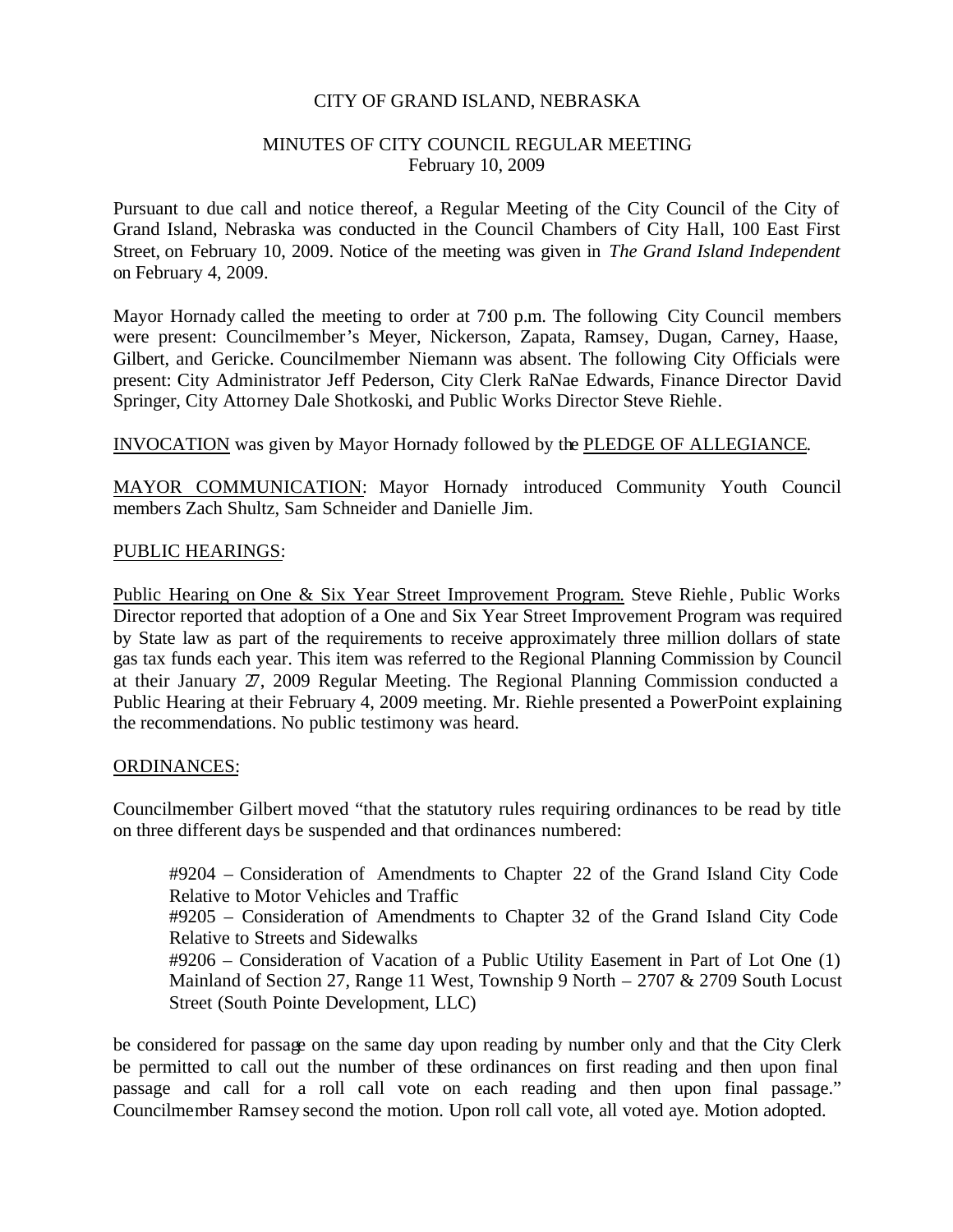Public Works Director Steve Riehle explained Ordinances #9204 and #9205 were updates to Chapter 22 and 32 of the Grand Island City Code. Mr. Riehle stated a correction needed to be made to Ordinance #9204 under §22-86 Parking Near Intersections. The following needed to be added to the last sentence "unless designated as parking stalls painted on the roadway." Discussion was held regarding handicapped parking pavement markings and/or signs, asphalt/hot mix/concrete driveways, and sidewalk districts.

Mr. Riehle reported Ordinance #9206 was needed to vacate a public utility easement at 2707  $\&$ 2709 South Locust Street.

Motion by Meyer, second by Carney to approve Ordinances #9204, #9205 and #9206.

City Clerk: Ordinances #9204, #9205 and #9206 on first reading. All those in favor of the passage of these ordinances on first reading, answer roll call vote. Upon roll call vote, all voted aye. Motion adopted.

City Clerk: Ordinances #9204, #9205 and #9206 on final passage. All those in favor of the passage of these ordinances on final passage, answer roll call vote. Upon roll call vote, all voted aye. Motion adopted.

Mayor Hornady: By reason of the roll call votes on first reading and then upon final passage, Ordinances #9204, #9205 and #9206 are declared to be lawfully adopted upon publication as required by law.

CONSENT AGENDA: Consent agenda items G-2, G-6, G-9 and G-13 were pulled for further discussion. Motion by Carney, second by Zapata to approve the Consent Agenda excluding items G-2, G-6, G-9 and G-13. Upon roll call vote, all voted aye. Motion adopted.

Approving Minutes of January 27, 2009 City Council Regular Meeting.

#2009-25 – Approving Final Plat and Subdivision Agreement for Fairway Crossings at Indianhead Golf Club First Subdivision. It was noted that Indianhead Golf Club, Inc. owner had submitted the Final Plat and Subdivision Agreement for Fairway Crossings at Indianhead Golf Club First Subdivision for the purpose of creating 77 lots located north of Husker Highway east of Engleman Road comprising of approximately 31.94 acres.

#2009-26 – Approving Final Plat and Subdivision Agreement for South Pointe Subdivision. It was noted that South Pointe Development LLC, owner and Raymond J. O'Connor Managing Member had submitted the Final Plat and Subdivision Agreement for South Point Subdivision for the purpose of creating 1 lot located north of Highway 34 and east of South Locust Street comprising of approximately 1.966 acres.

#2009-27 – Approving Safe Havens: Supervised Visitation and Safe Exchange Grant.

#2009-29 – Approving Interlocal Agreement with Hall County for Improvements to Shady Bend Road between Bismark Road and Gregory Avenue.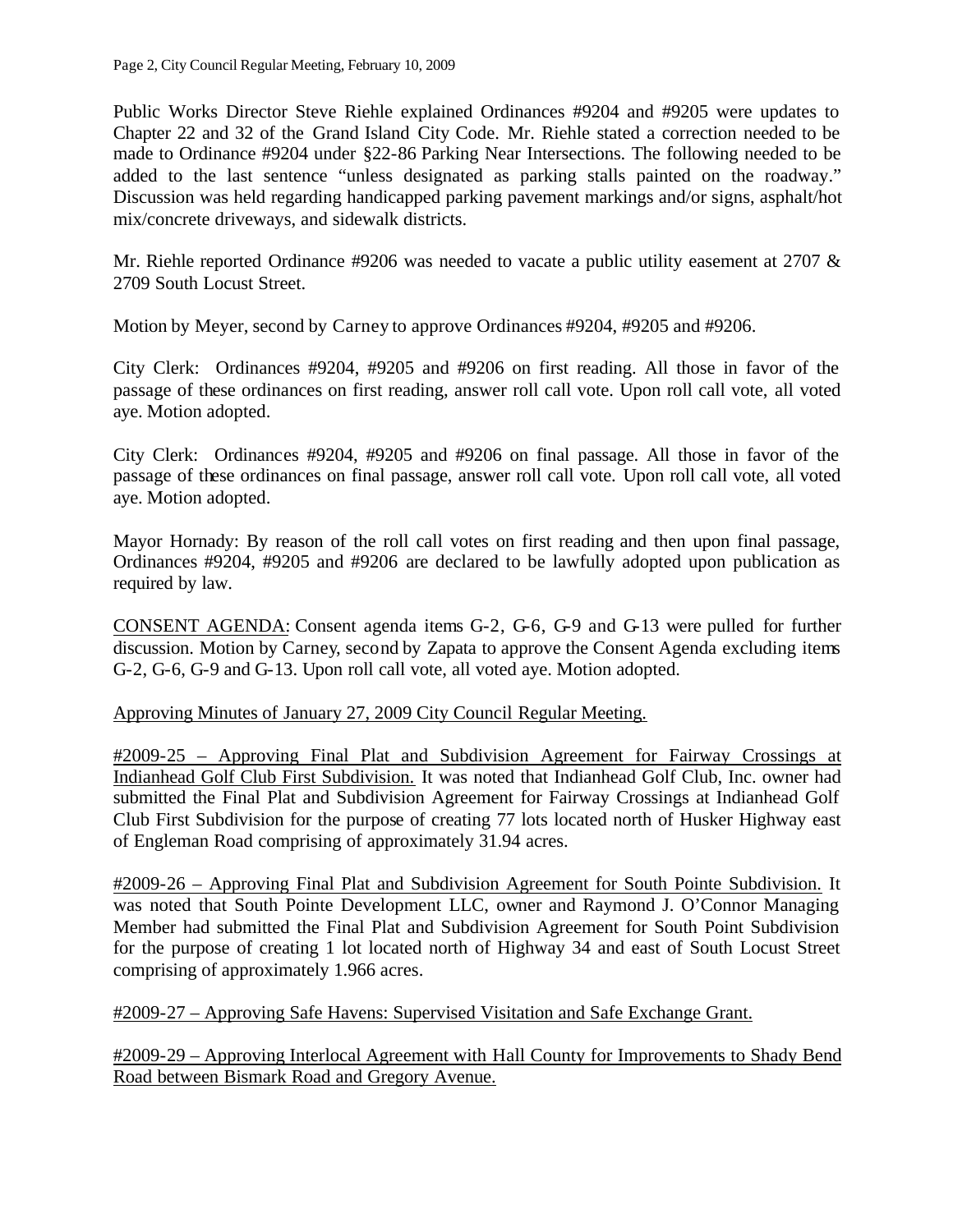#2009-30 – Approving Update to Resolution 2006-103; Designated Truck Routes Within the City of Grand Island.

#2009-32 – Approving Contract for Business Continuity and Recovery Services with IBM in an Amount of \$282.00 per month.

#2009-33 – Approving Bid Award for (2) Tricycle Design Triplex Greens Mowers with Van Wall Equipment of Omaha, Nebraska in an Amount of \$43,691.22.

#2009-34 – Approving Bid Award for New Commercial 126" Cut Rotary Turf Mower with Midwest Turf and Irrigation of Omaha, Nebraska in an Amount of \$46,510.00.

Approving Appointments of Roger Bullington, John Hoggatt, Denzel Rasmussen, and Jack Henry to the Grand Island Facilities Corporation. City Attorney Dale Shotkoski answered questions concerning the purpose of this committee.

Motion by Haase, second by Gilbert to approve the appointments to the Grand Island Facilities Corporation. Upon roll call vote, all voted aye. Motion adopted.

#2009-28 – Approving Bid Award for Application of a Corrosive Resistant Coating System to Concrete Surfaces of Odorous Air Scrubbing Filter Number 2 (Bio-Filter) at the Waste Water Treatment Plant with the Mongan Painting Company, Inc. of Cherokee, Iowa in an Amount of \$35,230.00. Public Works Director Steve Riehle answered questions regarding the use of out-oftown bidders versus local bidders. It was mentioned that the local bidder did not meet the specifications.

Motion by Gilbert, second by Nickerson to approve Resolution #2009-28. Upon roll call vote, all voted aye. Motion adopted.

#2009-31 – Approving Agreement for Engineering Consulting Services Regarding Industrial Waste Water Permitting with HDR Engineering, Inc. of Omaha, Nebraska in an Amount not-toexceed \$42,550.00. Public Works Director Steve Riehle answered questions concerning previous consulting services.

Motion by Zapata, second by Nickerson to approve Resolution #2009-31. Upon roll call vote, Councilmember's Meyer, Haase, Carney, Dugan, Ramsey, Zapata, Nickerson, and Gericke voted aye. Councilmember Gilbert voted no. Motion adopted.

#2009-35 – Approving Interlocal Agreement between the City of Grand Island, the Village of Alda, and the U.S. Department of Agriculture, Rural Development to Provide Water to the Village of Alda, Nebraska.

Motion by Gilbert, second by Carney to refer Resolution #2009-35 to a Study Session. Upon roll call vote, Councilmember's Gilbert, Haase, and Dugan voted aye. Councilmember's Meyer, Carney, Ramsey, Zapata, Nickerson, and Gericke voted no. Motion failed.

Discussion was held regarding annexation of property in order to supply water. Kuester's Lake was mentioned. Marlan Ferguson, 2808 Apache Road commented on the issues surrounding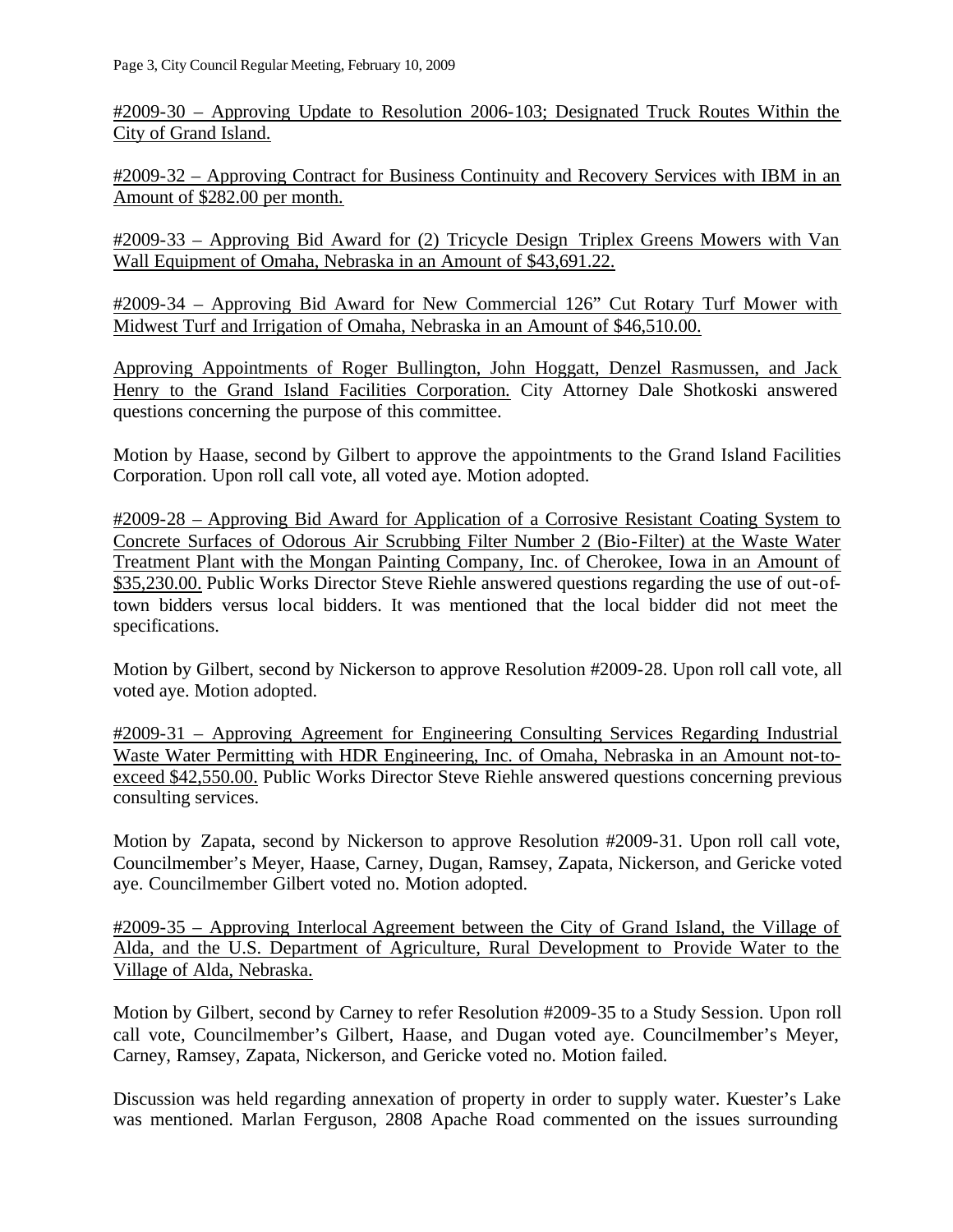Kuester's Lake when he was City Administrator. Water was not provided due to the costs and because the property owners protested the annexation.

Utilities Director Gary Mader provided background information and answered questions regarding the Interlocal Agreement.

Motion by Meyer, second by Gericke to approve Resolution #2009-35. Upon roll call vote, Councilmember's Meyer, Haase, Carney, Dugan, Ramsey, Zapata, Nickerson, and Gericke voted aye. Councilmember Gilbert voted no. Motion adopted.

#### REQUESTS AND REFERRALS:

Consideration of Annexation for Property Located South of Case New Holland and West of US Highway 281 and Refer to the Regional Planning Commission. Chad Nabity, Regional Planning Director reported that a request from CNH America LLC had been received to annex property located south of Case New Holland and west of US Highway 281, north of the Riverview Apartments for the purpose of having all their property within the City limits.

Motion by Meyer, second by Gericke to approve the referral of the Annexation for property located south of Case New Holland and west of US Highway 281 to the Regional Planning Commission. Upon roll call vote, all voted aye. Motion adopted.

#### RESOLUTIONS:

#2009-36 – Consideration of the One & Six Year Street Improvement Program. This item related to the aforementioned Public Hearing. It was recommended that staff use the word funded or approved projects instead of definite projects. Discussed were costs, traffic light on  $2<sup>nd</sup>$  Street, Broadwell grade separation, time lines for projects, and GIS system.

Motion by Zapata, second by Meyer to approve Resolution #2009-36. Upon roll call vote, all voted aye. Motion adopted.

#2009-37 – Consideration of Economic Development Incentive Agreement with Ace Machine Shop & Sales, Inc. Mark Stelk representing the Citizens' Review Committee reported that Ace Machine Shop & Sales, Inc. had submitted an application for LB840 funding to develop a startup business and the hiring of approximately 7 new full time jobs. Requested was \$17,500 for job creations and \$15,000 for upgrade to infrastructure for a total of \$32,500.

Motion by Haase, second by Meyer to approve Resolution #2008-37. Upon roll call vote, all vote aye. Motion adopted.

#2009-38 – Consideration of Approving Contract for Website Rebuild with Vision Internet of Santa Monica, California in an Amount of \$47,945.00. Public Information Officer Wendy Meyer-Jerke and Assistant to the City Administrator Paul Briseno presented a PowerPoint presentation showing how a dynamic website would better showcase the City of Grand Island. Discussion was held regarding staff time, decentralization and operating costs.